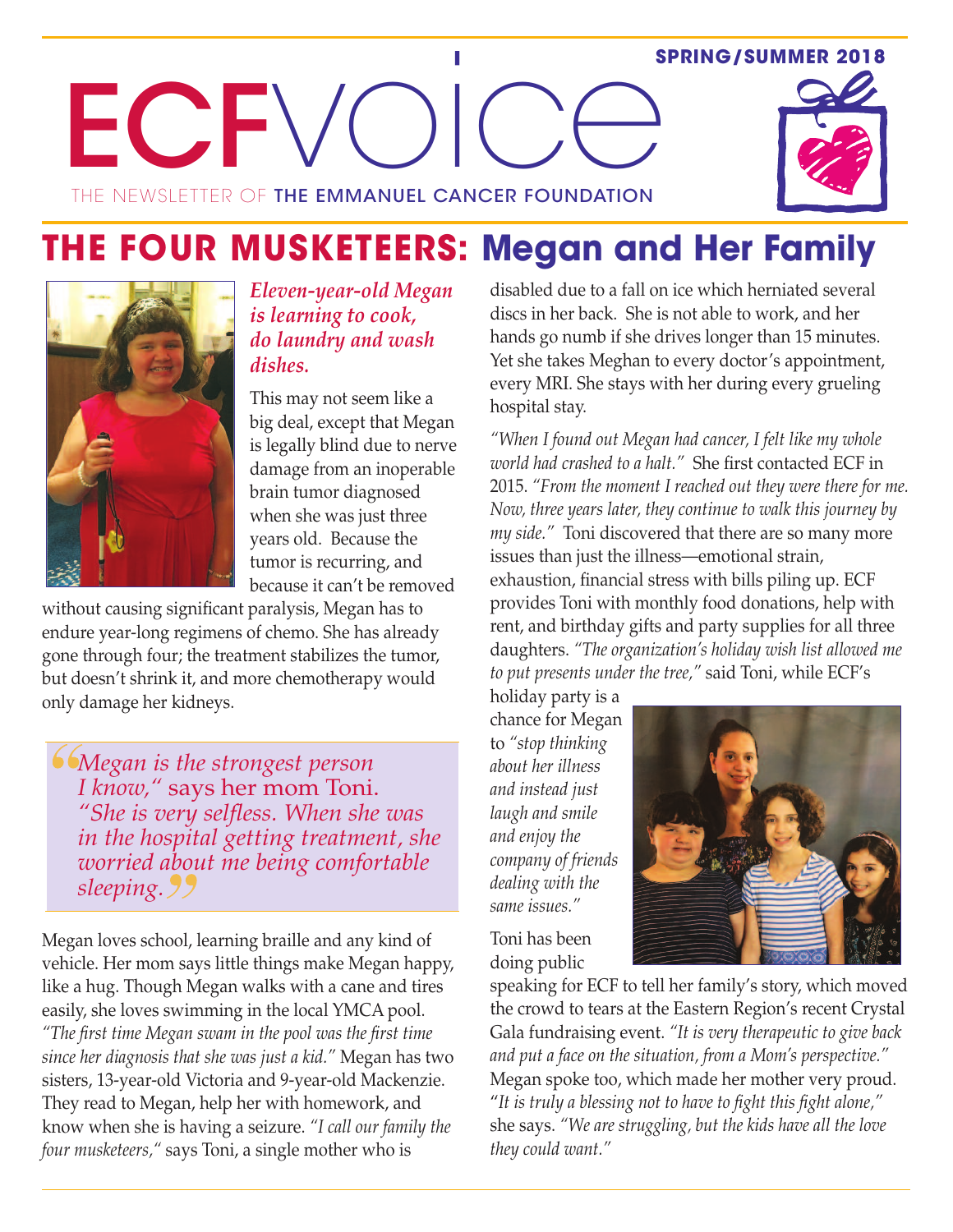## **r e f l e c t i o n s** FROM THE EXECUTIVE DIRECTOR



### **SOMEONE** once SAID: *"Coming together is a beginning; keeping together is progress;*

*working together is*

*success."*

Was thinking, not too long ago, about how interesting our tiny (but mighty) staff is.<br>We are all very different people, from varying walks of life, but with one common was thinking, not too long ago, about how interesting our tiny (but mighty) staff is. We are all very different people, from thread that brings us together — ECF.

It seems like each of us, no matter where we began our careers, always felt inspired by causes and driven to give back to the community. Much like the people featured in the stories in this edition of *ECF Voice*. Staff, board members, volunteers – even families. Families whose lives have been seriously shaken by a pediatric cancer diagnosis, and that felt inspired to *'give back'* to ECF. It is a beautiful thing to witness.

People like you exemplify the idea of *'paying it forward.'* You give back to ECF so often, whether by volunteering your time, donating food, paying a family's bill, or by taking the time to read this and spread the word about ECF, just to name a few. You share our passion for service and our need to help others.

I'd like to give back something to you…our *ECF Voice* readers. I'd like to give you peace of mind that what you do for ECF, in whatever capacity you do it, and for whatever reason it is that inspires you, **you are making a difference.** You are lightening the load for families and children in their time of need. Thank you.

Joann

#### **JOANN PASSANTINO**

*"Think of giving not as a duty but as a privilege."*

—John D. RockefelleR, JR.

## **meet a BOARD MEMBER:** Mike Walsh

MIkE WAlSH'S mother gave him some good advice while growing up:

*"Don't ever take yourself too seriously." "Have pride in who you are and what you do." "You are not better or worse than anyone else."*



Mike has lived his life accordingly ever since.

His widowed mom raised Mike and his brothers on her own in Elizabeth, NJ, becoming a successful business woman and sending all her kids to college. Mike graduated from Seton Hall University, followed by a Master's Degree from the Institute of Business and Finance. His family emphasized education, good works, and giving back. Mike says his mom would always *"find the poorest guy in the crowd and try to help him."*

Mike was introduced to ECF in 1992 by co-founder Joe Vizzoni and immediately got involved in organizing the first golf outing. Mike loved golf and wanted to help—he was moved by the stories of ECF families that he heard at fundraising dinners. *"Their speeches went straight to my heart,"* says Mike. He served on the ECF board of trustees from 1997 to 2005, including as Board President. *"Board members are volunteers,"* says Mike. "*But we are no more important, or probably less important, than those volunteers who deliver gifts and groceries directly to the families."* Though he left the board for a number of years to focus on work and other charities, when Executive Director Joann Passantino asked him to come back, he unequivocally said yes! *"In my heart I never truly left ECF."*

Mike leads his own Ameriprise financial planning office – The Walsh Group – and has been married to his wife Bridget for 33 years. *"She was dumb enough to say yes and has been suffering ever since,"* Mike says. They live in Tewksbury but also have a home in Naples, Florida.

like his mother, Mike has some great advice: *"Do the best you can in life"* and *"Help people who need it."* Mike says, *"Why not make other people a little happier. That comes down to what ECF is all about."*



## **CREATE YOUR CHARITABLE LEGACY**

A simple, flexible and versatile way to ensure ECF can continue our work for years to come is <sup>a</sup> gift in your will or living trust, known as <sup>a</sup> **CHARITABLE BEQUEST**. Please consider including <sup>a</sup> bequest to ecf in your estate plan.

**For more information, call (908) 322-4323 ext. 15.**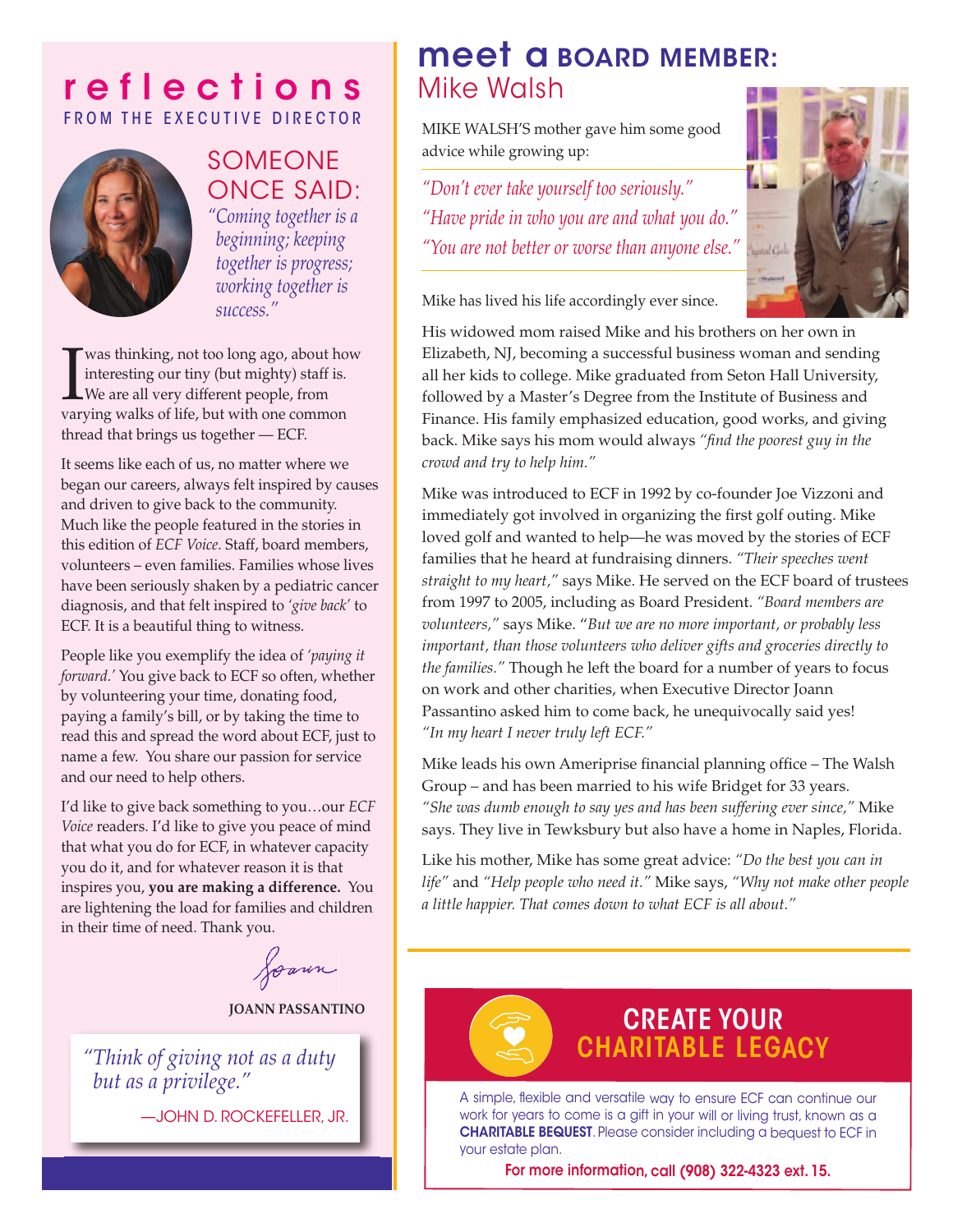## **voices FROM THE REGIONAL CENTERS**

### **SOUTHERN** RegIon



While Sherice was undergoing chemotherapy for a cancerous ovarian tumor at age 12, she and her family were living in a motel. A few months ago, at age 13, Sherice was diagnosed with leukemia, reportedly caused by her cancer treatments. She was in a battle for her life and faced a harrowing bone marrow transplant, with her mom as the donor. They knew they couldn't get through this in a motel room. So the family successfully raised enough money through a GoFundMe page to get their own apartment. ECF provided emotional support through their rollercoaster experience, as well as monthly food deliveries, coverage of several months' rent, gift cards, Easter baskets, and birthday boxes. A Facebook post about Sherice's family helped bring in donations for them as well as other ECF families. We are grateful to the

family for sharing their story, and ECF will continue to be there for them every step of their journey.

### **EASTERN** RegIon



The work we do at ECF not only inspires us, our donors, sponsors and volunteers, but also inspires some of our very special ECF kids. This year Mckenzy was asked to be a speaker at our Crystal Gala. Without hesitation she agreed and also offered to sing. Mckenzy's hearing is damaged from the very rare cancer she has — squamous cell carcinoma. But she did not let this get in the way of her love of music and her dreams of being a theater major, which she currently is, at Wagner College in Staten Island. Her moving story was followed by a beautiful performance of the song *Warrior.* She touched every single person in the room. We are so lucky to have such wonderful children and families that are willing to give back to us in any possible way.

#### **NORTHERN** RegIon



Jordan is a vivacious 10-year-old who was diagnosed with acute lymphoblastic leukemia three years ago. While her aggressive blood cancer had a large emotional impact, the family also struggled financially. ECF provided both emotional and financial resources to help the family get through their difficult time. Today Jordan is doing well and loves to give back to ECF. She created a drawing that we have used on ECF holiday cards and thank you plaques, organized a coin drive fund raiser at her school and recently participated in our new ECF video. We honored Jordan at our annual Bash this past March where she beautifully performed the song *Scars to Your Beautiful*. She is such an inspiration to us!

#### **CENTRAL** RegIon



katrina was diagnosed with leukemia in June 2015, a month after her 10th birthday. A bright and articulate young woman, katrina has been resilient in coping with the diagnosis and treatment and has been supported throughout by her loving parents and extended family. Because katrina's cancer was so aggressive, she initially required intensive treatment that caused significant side effects, adding to the family's stress. ECF helped with supportive counseling for katrina and her parents, monthly delivery of groceries, and covering the cost of meals when katrina's parents stayed with her at the hospital. ECF also got the family four new tires for their car and found a source to offer them assistance with their mortgage payment. Fortunately, katrina's treatment was successful, and she was able to "graduate" to outpatient chemotherapy—her final session was in February! katrina's strength is an inspiration to her family and

friends, and she and her parents are looking forward to reaching out to other families in need through a future ECF Facebook campaign.

#### **ECF IS GRATEFUL TO THE FOLLOWING FOUNDATIONS AND CORPORATIONS THAT PROVIDED RECENT GRANT SUPPORT:**

Janssen Biotech, Inc. • Select Equity Group Foundation • Innovation Data Processing • New York Community Trust • Investors Foundation New Jersey Multiple Listing Service, Inc. • Rite Aid Foundation • E.J. Grassmann Trust • Wawa, Inc. • Merrick Family Foundation • The Arnold A. Schwartz Foundation • Provident Bank Foundation • Thomas and Mary Ann Tizzio Foundation • The Hinman Foundation • The Meta C. Mergott Foundation • JENNJOE Fund of the Community Foundation of NJ • Bristol-Myers Squibb Company • Lerch Family Foundation • Joseph Lapinski Foundation • The Westfield Foundation • Samantha Lorene Calafiore Memorial Fund • Thomas H. Hamilton Foundation • St. Elizabeth's Church *Woman's Club of Ridgewood • MGN Foundation THANKYOU!!*